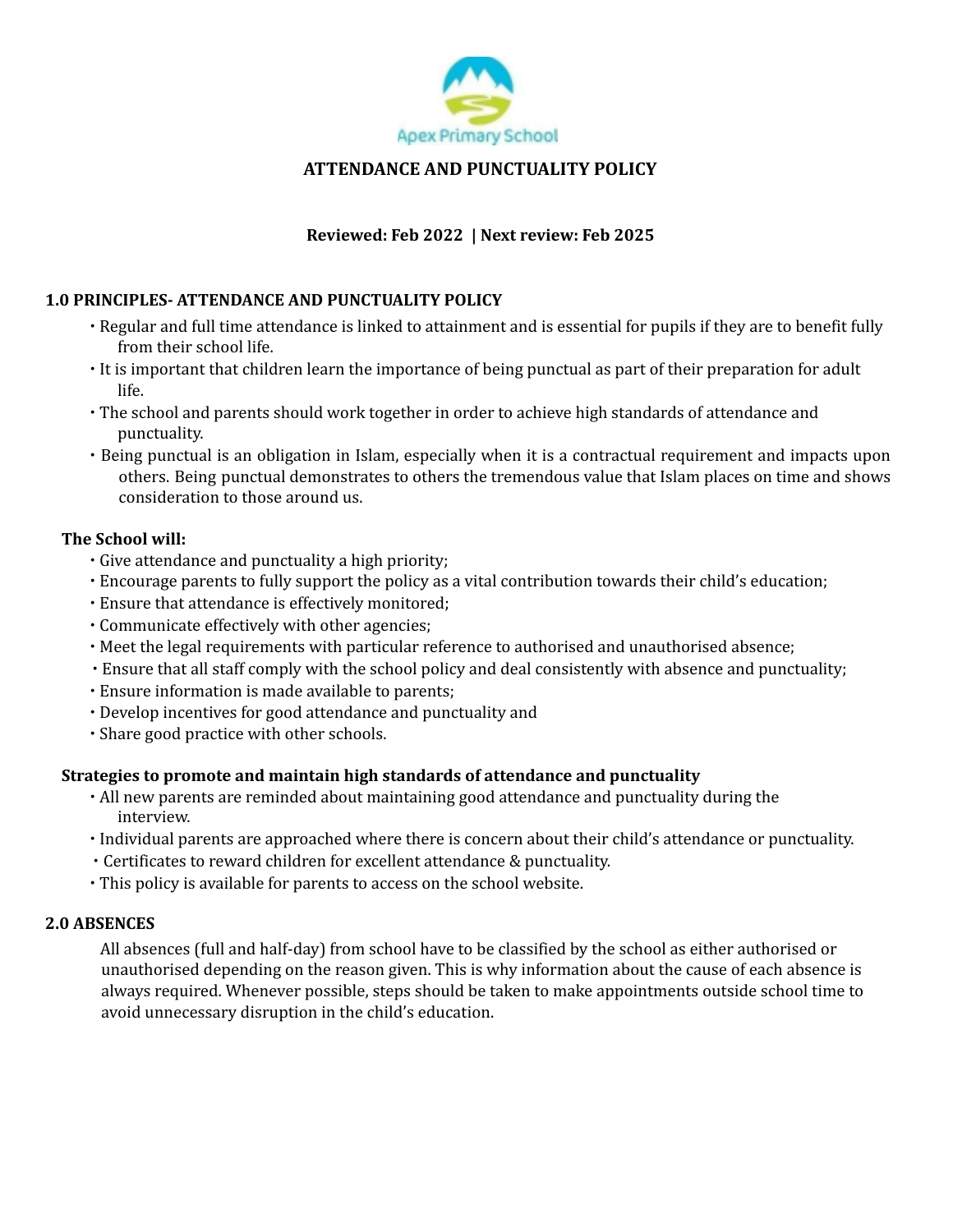## **2.1 AUTHORISED ABSENCE**

Authorised absences are mornings or afternoons away from school for a good reason which is totally unavoidable. These can include reasons such as:

- ∙ Emergency circumstances;
- ∙ Sickness,
- ∙ Up to a maximum of 3 days following a traumatic event/bereavement/death of a close member of the family.

Any other reasons for absence must be discussed with the school and evidence may be requested. Emerging patterns of authorised absences will be investigated which can seriously disrupt the continuity of learning.

## **2.2 UNAUTHORISED ABSENCE**

Unauthorised absences are those which are not considered reasonable and for which no "leave" can be given and will include:

- ∙ A child is kept off school because a parent is ill
- ∙ A child is absent because a sibling is ill
- ∙ The parent cannot get the child to school
- ∙ The child is taken on a shopping trip
- ∙ The child is absent due to a special/family treat
- ∙ A child is absent due to family work patterns
- ∙ The child refuses to come to school or wants to stay at home (must inform the school)
- ∙ A child arrives after the close of the register(8.45am) without a satisfactory explanation
- ∙ Where an explanation for an absence has not been received by the school.
- ∙ EYFS parents are discouraged from taking their children out of school for longer than 3 days as it can be unsettling for the child.

#### **3.0 COMMUNICATING ABSENCE**

#### **3.1 ILLNESS**

- ∙ Parents have a responsibility to inform the school if their child is ill. Parents must contact the school by completing the Absence form on the school website, on the first day of absence by 10.00am.
- ∙ Parents are responsible to ensure that formal notification is given to the school office explaining the reason all absences. If we do not receive notification, the absence will be recorded as unauthorised.

∙ For long period of illness the parent must make regular contact with the school and provide any documentation that may be requested.

∙ In some circumstances further evidence of a child's illness, such as a doctor's note or official documentation may be requested.

## **3.2 MEDICAL APPOINTMENTS**

If a child needs to be absent for a medical appointment, a note and/or a copy of the appointment letter must be received by the class teacher before the appointment. For emergency appointments a note will be accepted when the child returns to school.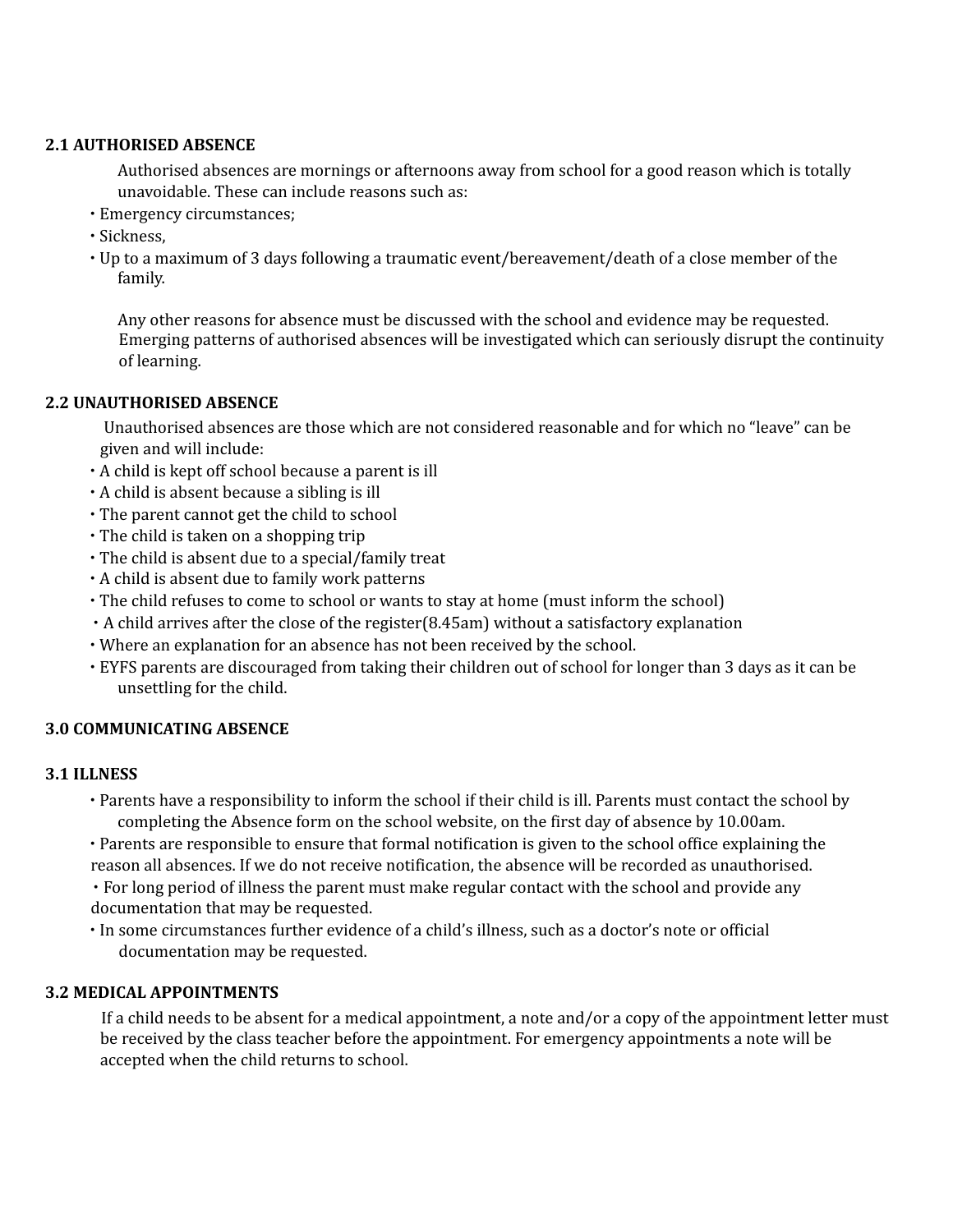### **3.3 LEAVE DURING SCHOOL DAY**

If a child has to leave during the school day for any authorized reason, the parent or guardian will be asked to 'sign out' the child in the school office.

## **4.0 FAILURE TO INFORM SCHOOL**

- 1. The school will telephone the child's home to enquire about an absence if the parent has not contacted the school.
- 2. If a child has been absent for 3 days without an explanation we will attempt to contact the parent by telephone, email or letter.
- 3. If no satisfactory response is received, we will write a letter.
- 4. Should this still result in a nil response, the school has a duty to inform the Education Welfare Officer **about the child's lack of attendance.**

Where there is cause for concern, i.e. when attendance is below 80% in any term, the reasons for this will be investigated and where appropriate, communicated to the Education Welfare Officer.

### **5.0 HOLIDAYS**

#### **The school implements a ZERO tolerance policy on holiday during term time.**

Holiday will only be granted for Hajj up to a maximum of 10 days and for no other reason.

#### **5.1 UNAUTHORISED ABSENCE EXCEEDING 3 DAYS**

- ∙ If the pupil does not attend school for over 3 days or has unauthorized absence for more than 3 days in any given term, the school will pursue to contact the parents by telephone.
- The pupil will be taken off the school roll from the 4<sup>th</sup> day.
- ∙ To re-apply to Apex, parents will be required to pay the one off intake fee of £300.

#### **5.2 EDUCATION & TESTS**

Leave will be refused where children have already missed a lot of work or at crucial times of the year. Leave will not be granted to Year 2 and Year 6 pupils at the time of national tests and the preparation period leading up to them.

When a pupil is withdrawn during term time there is disruption to the learning process that can result in the pupil falling behind his/her group. There is a belief, amongst some parents, that this time can be made up by the school providing 'work' for the pupil to complete during the holiday period. However, this does not have the desired effect since the pupil has missed out on quality teaching time.

In general terms it is our policy not to provide your child with the work which is planned for his/her group during period of absence. The teacher will, if possible, try to make up work that has been missed on your child's return to school.

#### **6.0 PUNCTUALITY**

#### **6.1 ARRIVAL & COLLECTION**

- ∙ The school gates open at 8.00 am and close at 8.10am.
- ∙ For KS1&2, home time school gates open at 3.05pm and close at 3.15pm.
- ∙ For EYFS Morning Session runs from 8.00am 11.00am. Prompt collection is required at 11.00am.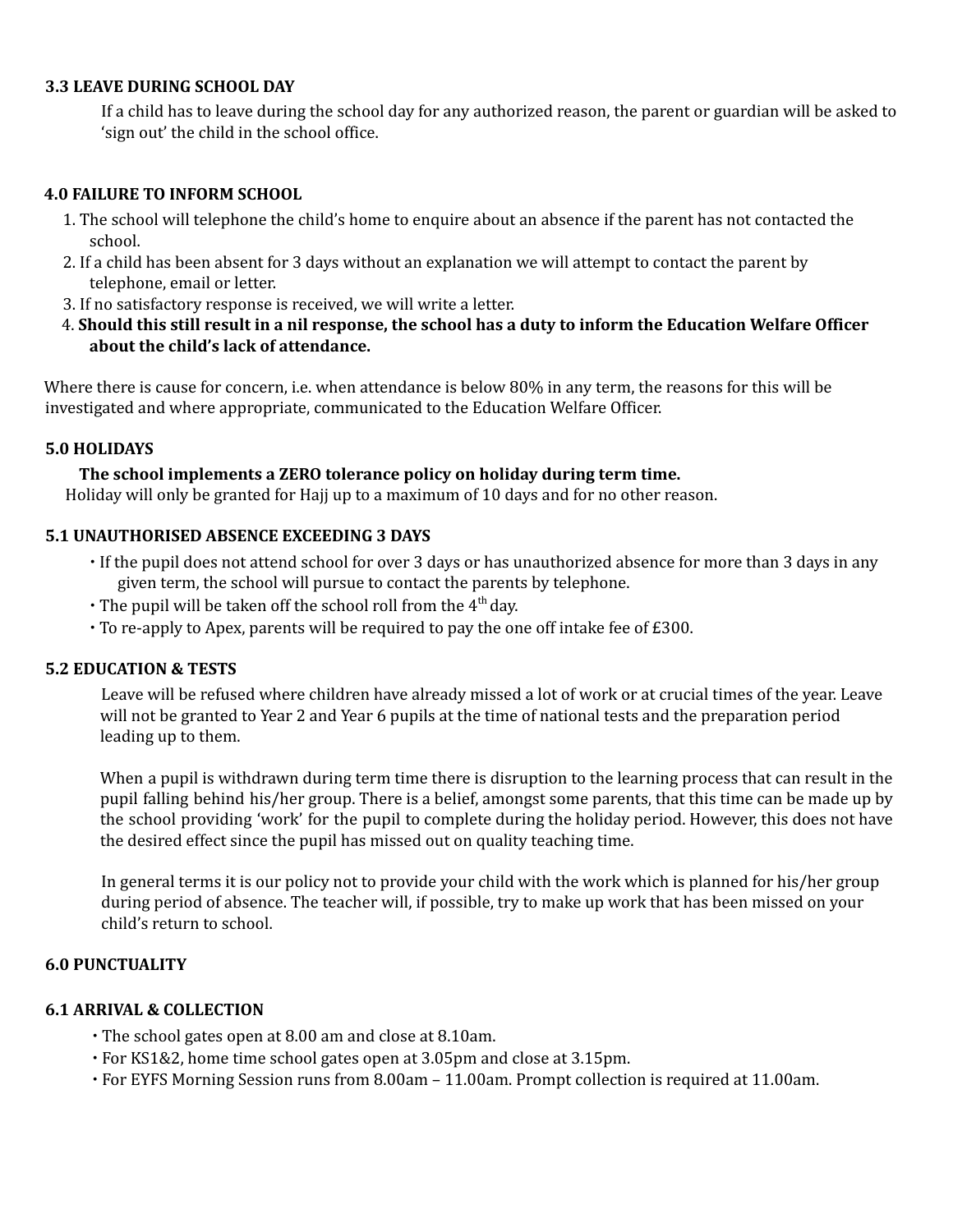∙ For EYFS Afternoon Session runs from 12.00pm – 3.00pm. Prompt collection is required at 3.00pm.

## **Arrival after 8.10am will result in**

- ∙ Pupils missing assembly/lesson time which is an essential part of our curriculum;
- ∙ Parents are required to sign the late book giving reason;
- ∙ After 3 late entries in any given term, parents will be given verbal warning.
- On the fourth occasion in the same term parents will be issued with an administration cost of  $E10$  per child.
- ∙ If lateness persists in the same term, parents will be issued with a £10 administration cost for every subsequent occasion, for a further 3 weeks.

∙ After this they will be asked to attend a meeting with the Head teacher to discuss the matter. ∙ If repeated, unexplained lateness or persistent lateness continues without an acceptable reason the matter will then be referred to the Education Welfare Officer where relevant.

# **Home time: Collection after 3.15 pm (KS1&2) & after 11:05 am & 3.15 pm (EYFS)**

- ∙ Will result in parents having to sign the 'After School' late book.
- ∙ After 3 late entries in any given term parents will be issued with £10 admin cost per child.

### **6.2 LATENESS**

Lateness causes disruption to the smooth running of the school. Arriving late causes disruption to the class, repetition of instructions and is an unsettling start to the day for the child. This also results in the child missing assembly/lesson time which is an essential aspect of their learning and personality development. Lateness when collecting causes disruption to the staff's after school responsibilities and planned meetings.

If parents know they are going to be late in the morning or afternoon, they should call the school and leave a message, however this should not be persistent.

# **7.0 PARENTAL RESPONSIBILITY**

Parents of registered pupils have a legal duty under the Education Act 1996 to make sure that children of compulsory school age attend school on a regular and full-time basis. Taking unauthorized leave from school is an offense and parents may be reported to the Education Authority if problems cannot be resolved by agreement.

Any problems with regular attendance and punctuality are best sorted out between the school and the parents. Parents are expected to contact school at an early stage and to work with the staff in discussing matters and resolving issues together. This is nearly always successful. Where there is cause for concern, the school will contact the Parents to discuss the reasons. These will be investigated and recommended strategies discussed to help improve.

If problems cannot be resolved in this way, the school may refer the child to the Educational Welfare Officer (EWO) at the LEA. They will also try to resolve the difficulties by agreement but, if other ways of trying to improve the child's attendance or punctuality have failed, this officer can use court proceedings to prosecute parents or to seek an Education Supervision Order on the child under 'The Education Act 1996' Section 444 and Statutory Instrument 2001 No.562 (C.23).

Alternatively, parents may wish to contact the EWO themselves to ask for advice. They are independent of the school. Their telephone number is available from the LEA. In order for this policy to be successful every